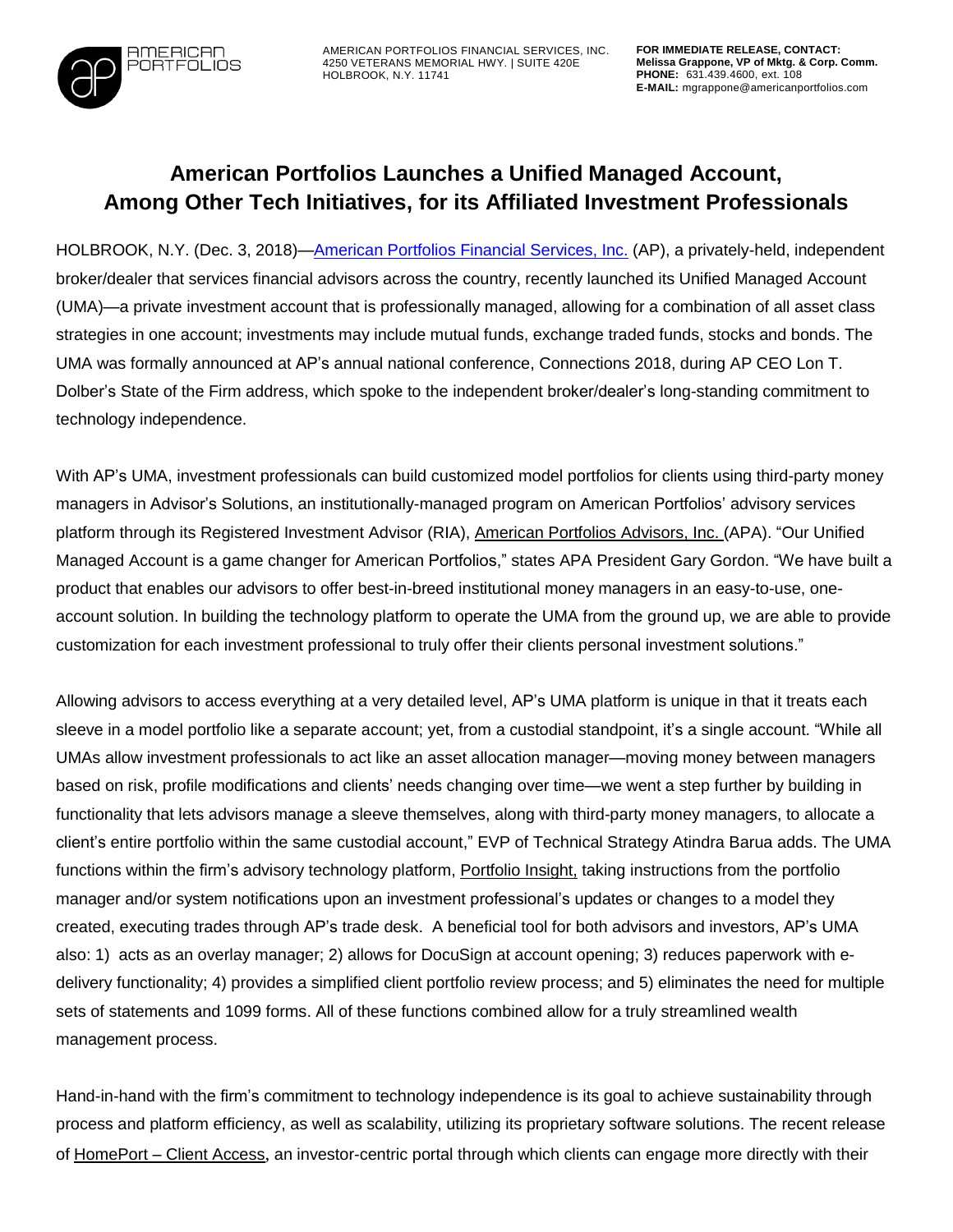

AMERICAN PORTFOLIOS FINANCIAL SERVICES, INC. 4250 VETERANS MEMORIAL HWY. | SUITE 420E HOLBROOK, N.Y. 11741

accounts by performing various online functions, and now UMA, are just two points on AP's path to achieving sustainable futures for its valued investment professionals. "In 2017, we began the process of taking long-term, proactive steps to safeguard AP's independence. That velocity has created the momentum we need to ensure a sustainable future," states AP CEO Lon T. Dolber. "Creating efficiencies in our back office directly correlates to the efficiency of our advisors in private practice. We're building our proprietary systems in a strategic way that meets our customers' needs, creating process improvements where we can do more with less. When we build something, we're not going to build it solely for us; it has to benefit the advisor, as well as their clients—the investing public." The financial services industry is operating in a new world where investors are willing to do more things on their own. Bringing the investor into the process where possible is one of AP's methods for addressing sustainability from a process efficiency standpoint, not to mention reducing its carbon footprint through the reduction of paper mailings.

At [Connections](https://www.prweb.com/releases/2018/11/prweb15907625.htm) 2018, the four-time independent Broker-Dealer of the Year\* revealed other new and exciting technological initiatives, including: 1) approved usage of MyRepChat, a practice management tool that lets investment professionals contact clients via text messaging in a compliant environment; 2) Advisor Support Center (ASC) Live Chat, through which AP advisors will soon gain support from the firm's advisor support specialists through a live chatting interface for an elevated customer service experience; 3) Virtual Administrative Services, which enables investment professionals to gain remote access to AP team members who will provide administrative assistance; 4) increased functionality of HomePort – Client Access that allows investors to view their account balances, update their New Account Form (NAF) information and seamlessly log into NetX Investor; 5) AP Advisor Council (APAC) Corner, a new microsite that allows advisors to engage with APAC members on relevant topics and firm initiatives; 6) Cybersecurity Auditing Program for Endpoints (CAPE), a firm-wide program that addresses cybersecurity threats and increasing regulatory needs through partnership with the FCI platform, Protectit; and 7) a new phase of [E-Signature](http://www.marketwired.com/press-release/american-portfolios-deploys-phase-two-e-sign-functionality-within-its-web-based-business-2169588.htm) functionality, which allows for Pershing forms to be eligible for E-signature from within STARS, the firm's main business processing back office solution.

AP looks forward to enhancing existing and providing additional proprietary technological solutions on its path to achieving sustainability.

## **About American Portfolios**

Headquartered in Holbrook, N.Y., American Portfolios Financial Services, Inc. (APFS) is a full-service, independent broker/dealer and member firm of FINRA and SIPC, offering a complete range of financial services, including personal financial and retirement planning, securities trading, mutual funds, access to investment research, longterm care planning, insurance products and tax-free investing. Fee-based asset management is offered through its sister subsidiary, American Portfolios Advisors, Inc., (APA), an SEC Registered Investment Advisor. Both entities, along with technology entity American Portfolios Advisory Solutions, LLC, collectively reside under the legal entity American Portfolios Holdings, Inc. (APH). Full-service securities brokerage is available through a clearing firm